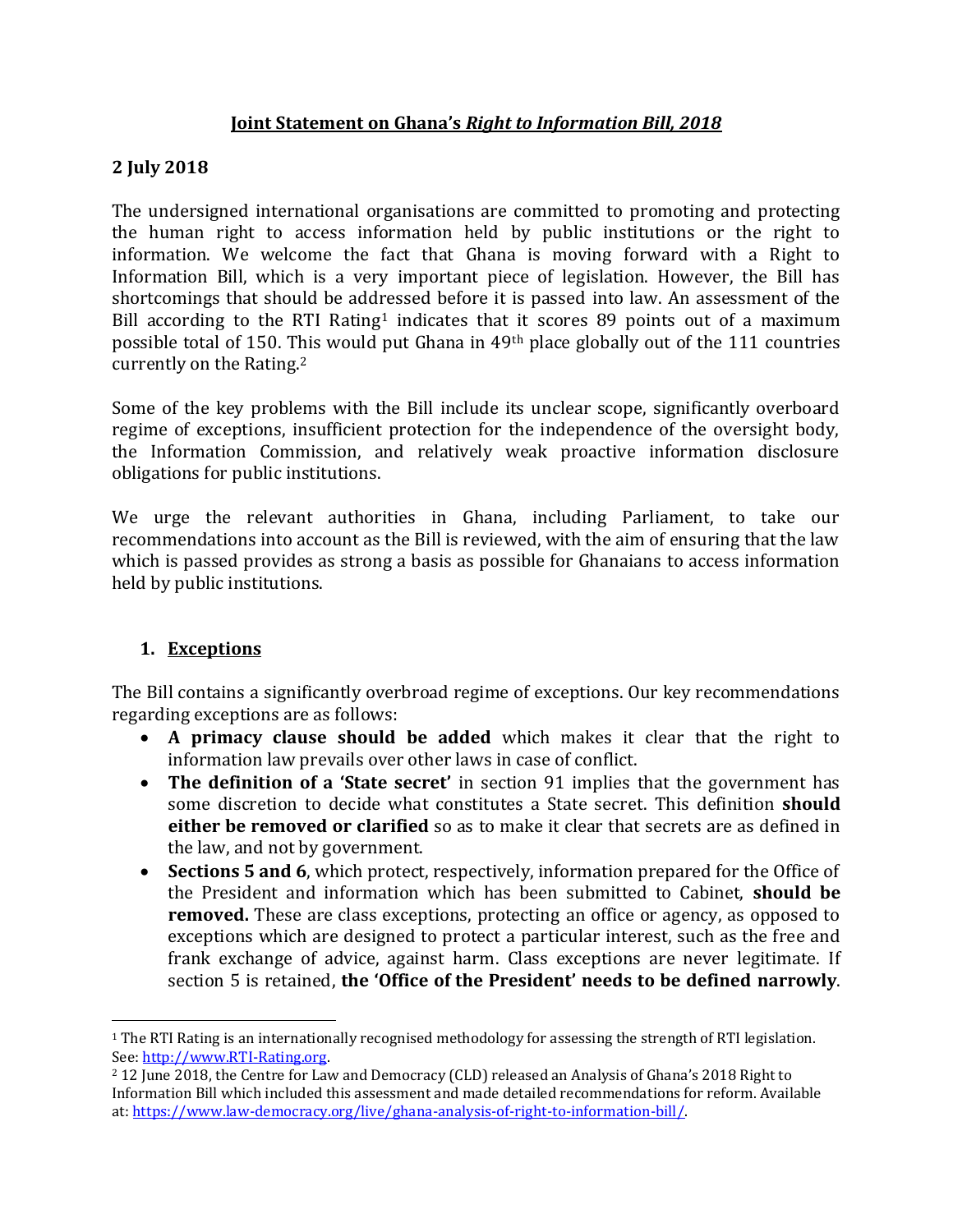This Office incorporates many different ministries and agencies, including bodies like the Ghana Aids Commission and the Ministry of Special Development Initiatives, which should never be covered by an exception along these lines.

- Section 13(1)(a) provides for a class exemption for all internal advice, reports and recommendations. This should be replaced by a set of interests (such as the free and frank exchange of advice or protection of a policy where premature disclosure would undermine it) which are protected against harm.
- The following sections should be removed:
	- **Section 14(1)(a),** protecting information that can reasonably be expected to "infringe or contravene parliamentary privilege". International standards do not recognise parliamentary privilege as a legitimate exception.
	- **Sections 12**, protecting information relating to tax, **15(1)(a)(ii)**, protecting "communications between spouses", and **15(1)(b)**, regarding communications with doctors. These are unnecessary because privacy is already recognised as an exception in section 16.
	- **Sections 16(2)(b)** and **16(3)(f)-(h)**, which fall under privacy but are not related to this interest.
	- **Section 10(c)**, which exempts information which can reasonably be expected to disrupt business or trade. This is too general and could be used to hide information by arguing that its disclosure might disrupt trade.

### **2. Scope and Requesting Procedures**

A key problem in terms of scope is the lack of any **proper definition of the key notion of a 'public institution'**, leaving this to be debated as the law is applied. This term should be defined clearly so as to include not only private bodies that receive public funding or undertake public functions but also a wide range of public authorities. Furthermore, **section 84, excluding application of the law to information held by the national archives and other bodies to which the public already has access, should be removed.** The Bill already addresses the issue of information which is available and this may be misunderstood as excluding these bodies more generally from its scope.

With respect to requesting procedures, our key recommendations are to:

- **Provide that no fee may be charged simply to file a request**.
- **Require public institutions to respond to requests as soon as possible.**
- **Require public institutions to provide a receipt to requesters when they lodge their requests**. Without this, individuals may not be able to prove that they made a request or when it was lodged.
- **Specifically require assistance to be provided to illiterate and disabled persons, where needed**.
- **Provide for a framework of rules on right of reuse** so that requesters may reuse any information they obtain under the law as they may see fit, subject only to very limited conditions.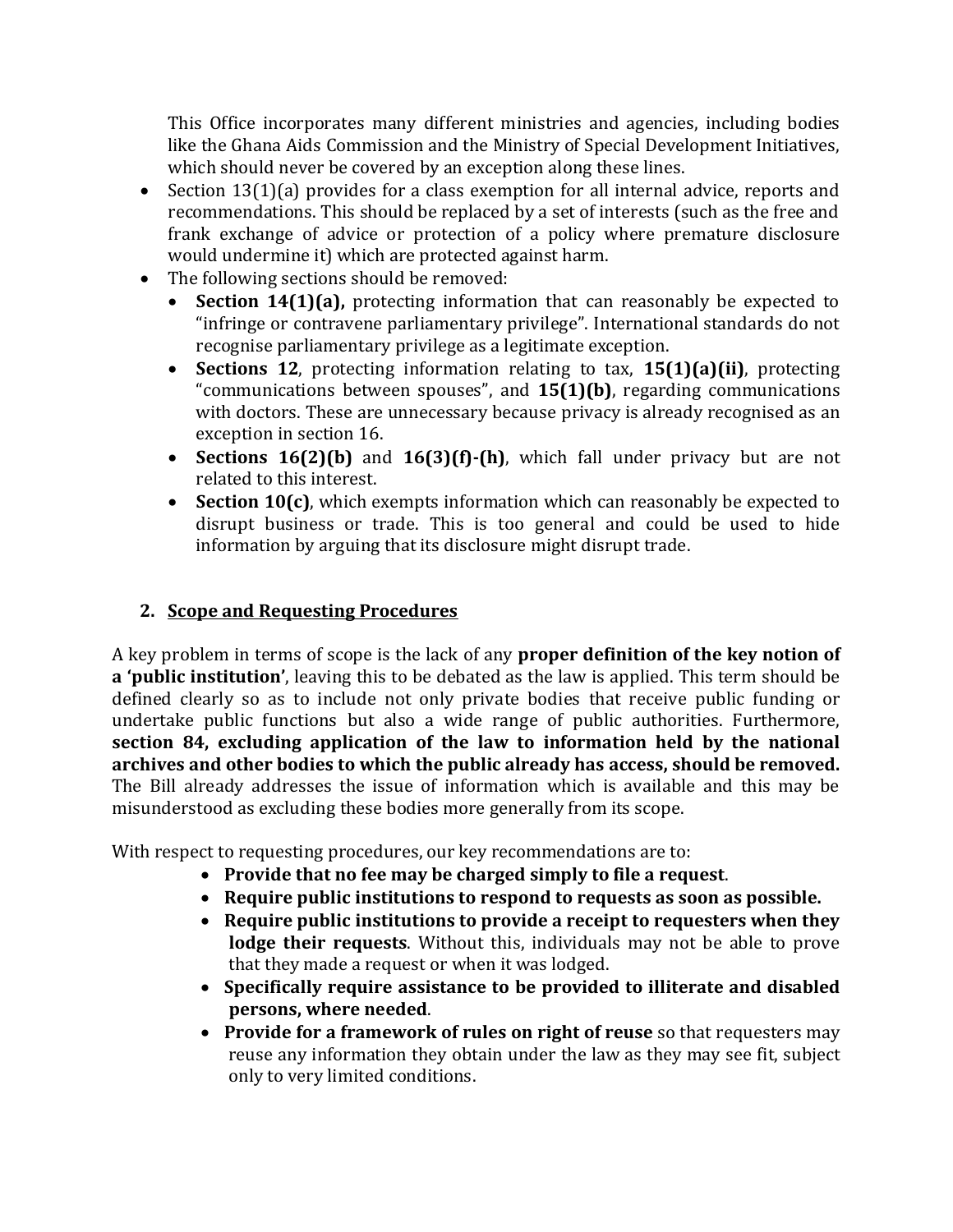# **3. Appeals**

A key issue in relation to the system of appeals is that the independence of the Information Commission is not sufficiently protected. Independence of oversight bodies is of paramount importance if they are to be able to do their jobs properly. We recommend, in particular:

- **A more robustly independent system for appointing members which allocates less power to the President**
- **Prohibitions on appointing politically engaged individuals and requirements of professional expertise** for members.
- **A requirement to provide adequate funding** to the Commission, in a manner that is protected against political interference.

A number of procedural rules should be added to enhance the appeals process, including:

- It should be stated explicitly that **both the internal and administrative appeals to the Commission are free.**
- Proposals to **require citizens to show an ID** when they make a request for information **should not be adopted**.
- **The time limit for internal appeals should be reduced** to a maximum of ten working days and **clear time limits should be put in place for the Commission to decide on appeals.**
- Requesters should be **permitted to appeal directly to the Commission** without needing to exhaust the internal review procedures.
- **The Commission should have the power to impose appropriate structural remedies on public bodies** where this is needed to remedy systemic failures.

## **4. The Duty to Publish (Proactive Disclosure)**

Section 3 requires public institutions to publish certain categories of information on a proactive basis, but its requirements are too general and unduly limited in scope. Public institutions should be **required to publish proactively a more extensive list of categories of information** which, at the very least, includes more onerous obligations regarding financial and budgetary information. Consideration should be given, in this area, to the provisions of Article 7 of the Model Law on Access to Information in Africa.<sup>3</sup>

## **5. Sanctions, Offences and Promotional Measures**

The law should **prohibit more broadly the wilful obstruction of access to information.** The law should also **put in place a proper system for promoting better records management by public institutions**, including by having a central body, potentially the Commission, set records management standards.

 $\overline{a}$ 

<sup>3</sup> Available at: [http://www.achpr.org/instruments/access-information/.](http://www.achpr.org/instruments/access-information/)